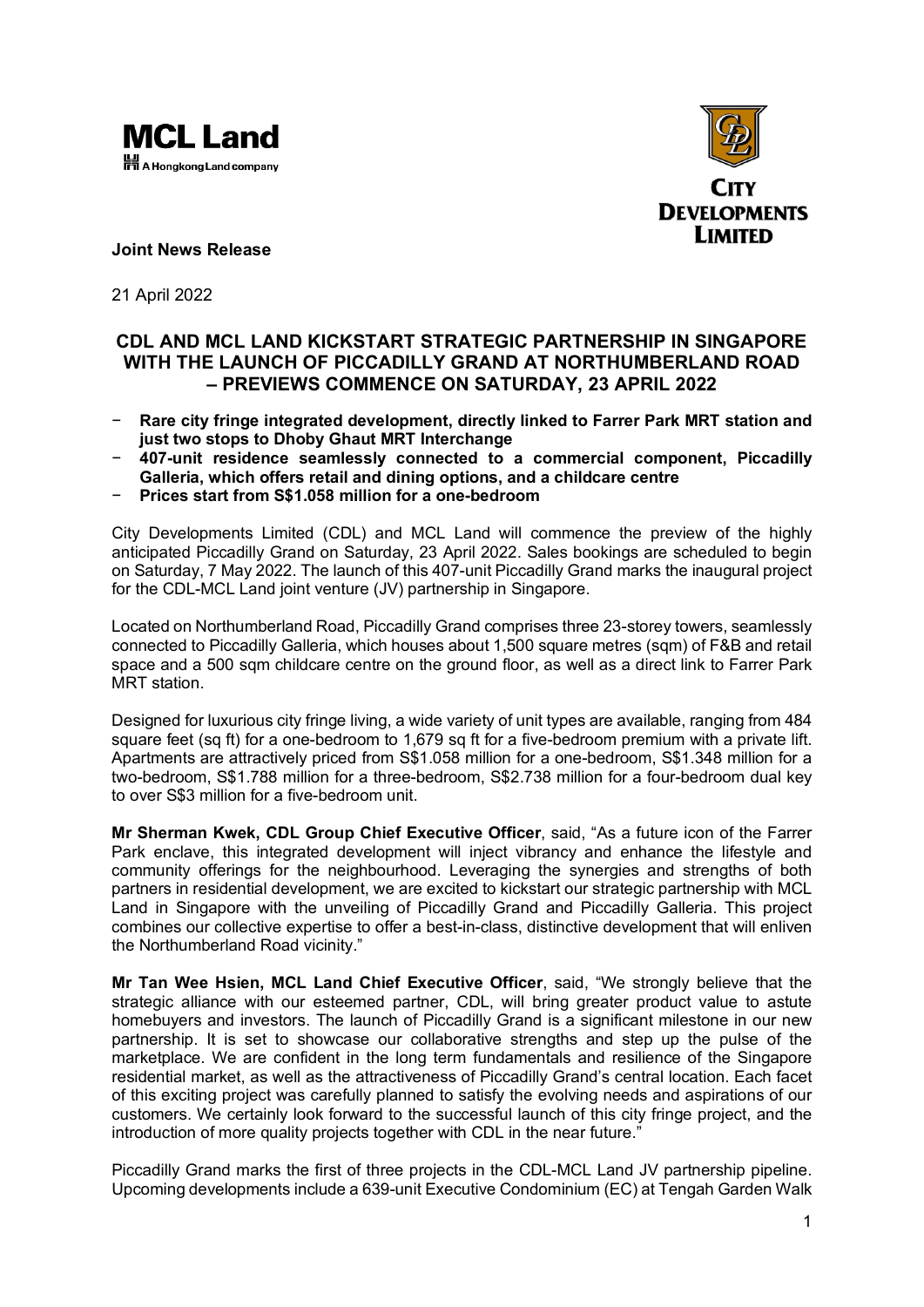and a residential development at Jalan Tembusu with around 640 units. The two projects are slated for launch in 2H 2022 and 1H 2023 respectively.

#### **Rare city fringe integrated development at the heart of the charming Farrer Park district**

Drawing inspiration from the vicinity's popularity as a sports and recreational hub for the affluent in the 1900s, Piccadilly Grand reflects the distinct sensibilities of the Farrer Park district. This uniquely local precinct echoes the distinctive heritage architecture and homegrown charms of a progressive city.

Like its namesake in London, a place surrounded by all the fascinating history, culture, urban conveniences and connectivity of the city, Piccadilly Grand offers a myriad of retail options, cultural buzz and culinary charms of Farrer Park and Little India, as well as the conveniences of shopping hubs. The Farrer Park enclave has seen gentrification in recent years, with the opening of vibrant eateries, boutique hotels, medical centres, as well as high-end integrated health care and hospitality facilities.

Piccadilly Grand is directly linked to Farrer Park MRT station on the North East Line (NEL) and just two stops to Dhoby Ghaut MRT Interchange along Orchard Road. It also has easy access to major expressways such as the CTE and PIE, making the Central Business District (CBD) and the Orchard Road shopping belt a short drive away.

Piccadilly Grand is close to a plethora of amenities such as City Square Mall, Connexion, Mustafa Centre, Centrium Square, Bugis Junction, Jalan Besar Sports Centre, Singapore Sports Hub and numerous F&B establishments that offer a wide range of cuisines, including local food.

Nearby educational institutions within one kilometre from selected blocks of Piccadilly Grand include Farrer Park Primary School and St. Joseph's Institution (Junior). Other popular schools within two kilometres include Anglo-Chinese School (Junior), Anglo-Chinese School (Primary), Bendemeer Primary School, Hong Wen School and St. Margaret's Primary School.

## **Luxurious living with an emphasis on comfort and relaxation**

Designed with wellness and nature in mind, Piccadilly Grand offers a comprehensive range of recreational facilities across three levels with three clubhouses and five curated lifestyle zones, each offering its own immersive landscaped facilities to suit every lifestyle. The Arrival Zone at the lobby elevates modern living with the Arrival Clubhouse and features such as the Smart Parcel facility to collect parcels efficiently and conveniently.

Lush greenery frames the Botanical and Tranquillity Zones, including the Botanical Spa Pool, Tranquillity Spa and Wellness Lounge. The Tranquillity Clubhouse at Level 4 also includes a Cowork Lounge, studio and Dining Room. Amidst the tropical landscaping, residents can enjoy the lush idyll lifestyle at the Vitality Zone, featuring a Vitality Trail, Vitality Pool and a Chill-out Lounge. Also, on Level 4, residents can take time out for resort-style relaxation, recreation, and rejuvenation with their families at the Social Zone, which houses the Gymnasium in the Clubhouse, Family Pool and the Multipurpose Court.

Apartments are integrated with state-of-the-art facilities, smart home technologies, and luxury kitchen appliances from Bosch and fittings and sanitary fittings from Villeroy & Boch and Hansgrohe. Imported marble flooring is provided for the living and dining areas inside the four- and five-bedroom units.

The Piccadilly Grand sales gallery, located on Gloucester Road near Farrer Park MRT station (Exit D), is open daily from 10.00 am to 7.00 pm, by appointment only. Marketing agents are ERA, PropNex and Huttons. For enquiries, please call the sales hotline: +65 8783 1818 or visit [www.piccadilly-grand.com.](http://www.piccadilly-grand.com/)

-----------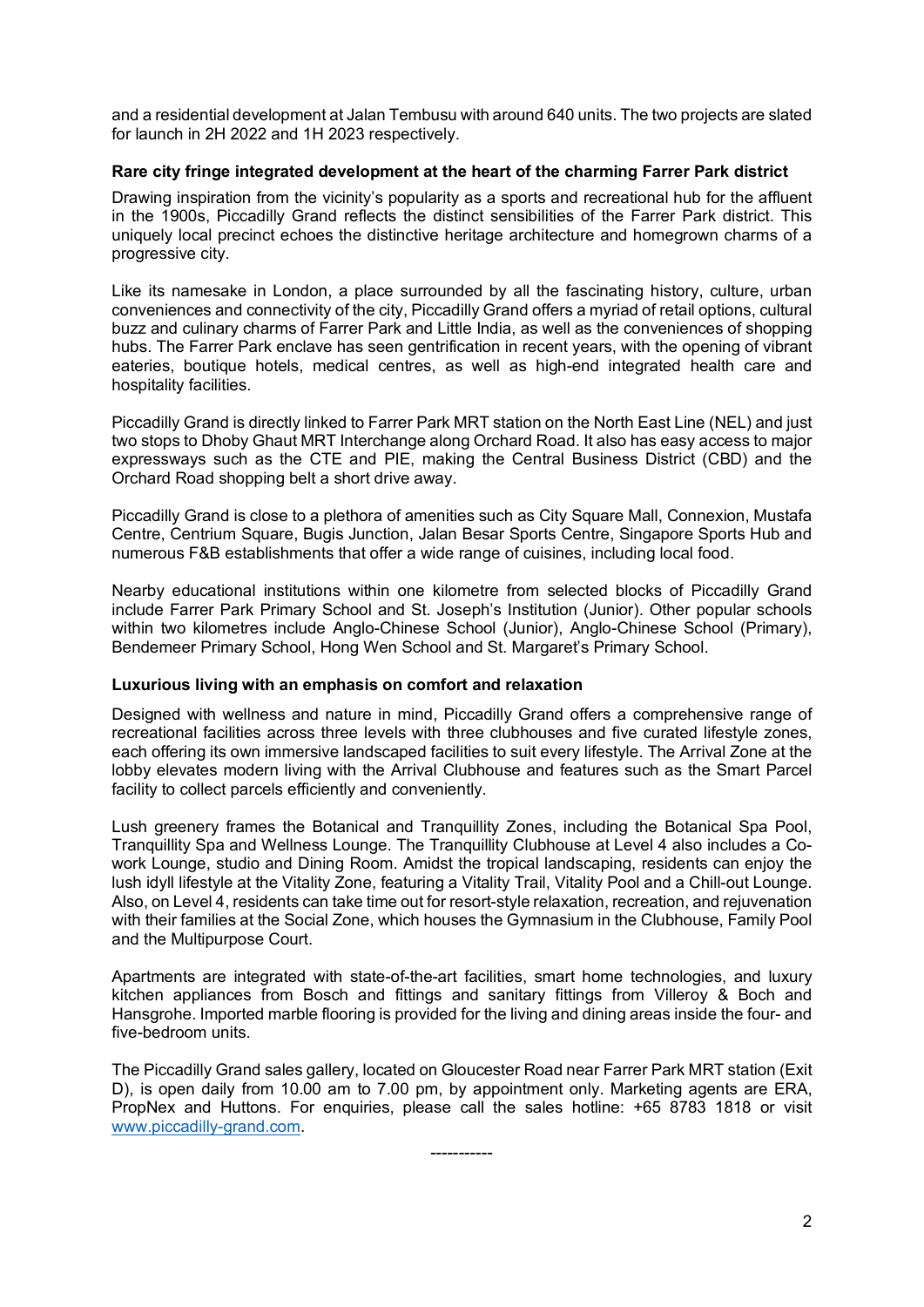## **About City Developments Limited [\(www.cdl.com.sg\)](http://www.cdl.com.sg/)**

City Developments Limited (CDL) is a leading global real estate company with a network spanning 104 locations in 29 countries and regions. Listed on the Singapore Exchange, the Group is one of the largest companies by market capitalisation. Its income-stable and geographically diverse portfolio comprises residences, offices, hotels, serviced apartments, retail malls and integrated developments.

With over 55 years in real estate development, investment, and management, the Group has developed over 48,000 homes and owns around 23 million square feet of gross floor area in residential for lease, commercial and hospitality assets globally. Its diversified global land bank offers 3.3 million square feet of land area.

Along with its wholly-owned hotel subsidiary, Millennium & Copthorne Hotels Limited (M&C), the Group has over 130 hotels and over 40,000 rooms worldwide, many in key gateway cities.

For more information on CDL, please visit www.cdl.com.sg.

Follow CDL on social media: **Instagram:** @citydevelopments / [instagram.com/citydevelopments](http://www.instagram.com/citydevelopments) **LinkedIn:** [linkedin.com/company/citydevelopments](http://www.linkedin.com/company/city-developments-limited) **Twitter:** @CityDevLtd / [twitter.com/citydevltd](http://www.twitter.com/citydevltd)

## **About MCL Land [\(www.mclland.com\)](http://www.mclland.com/)**

Established in 1963, MCL Land is a member of the Jardine Matheson Group under Hongkong Land Holdings. Hongkong Land is a major listed property investment, management and development group. The Group owns and manages more than 850,000 sq. m. of prime office and luxury retail property in key Asian cities, principally in Hong Kong, Singapore, Beijing and Jakarta.

As a leading residential developer with a legacy of consistently building quality developments in Singapore and Malaysia, MCL Land continues to evolve with practical and innovative residential solutions whilst providing investment assets with long-term sustainable value.

(Recent) Remarkable developments include Leedon Green, Parc Esta, Margaret Ville, Lake Grande and Sol Acres.

For more information on MCL Land, please visit [www.mclland.com.](http://www.mclland.com/)

Follow MCL Land on social media: Facebook: MCL Land Singapore / facebook.com/mcllandsg

**Issued by City Developments Limited (Co. Regn. No. 196300316Z) and MCL Land Limited (Co. Regn. No. 196300074K)**

| <b>City Developments Limited</b> |                                 |
|----------------------------------|---------------------------------|
| <b>Belinda Lee</b>               | Eunice Yang                     |
| Head, Investor Relations and     | <b>Vice President</b>           |
| <b>Corporate Communications</b>  |                                 |
| $T: +6568778315$                 | +65 6877 8338<br>T:             |
| E: belindalee@cdl.com.sg         | E: I<br>eunicey@cdl.com.sg      |
|                                  |                                 |
| <b>MCL Land</b>                  |                                 |
| Lai Gin Yee                      | Mok Zi Ching                    |
| Assistant General Manager,       | <b>Marketing Communications</b> |
| Sales & Marketing                | Executive                       |
| Communications, South Asia       |                                 |
| $T: +6591373513$                 | +65 9634 4329<br>T:             |

E: [ginyee.lai@hkland.com](mailto:ginyee.lai@hkland.com)

Jill Tan Assistant Manager

T: +65 6877 8484

E: [jilltan@cdl.com.sg](mailto:jilltan@cdl.com.sg)

T: +65 9634 4329

E: [zc.mok@hkland.com](mailto:zc.mok@hkland.com)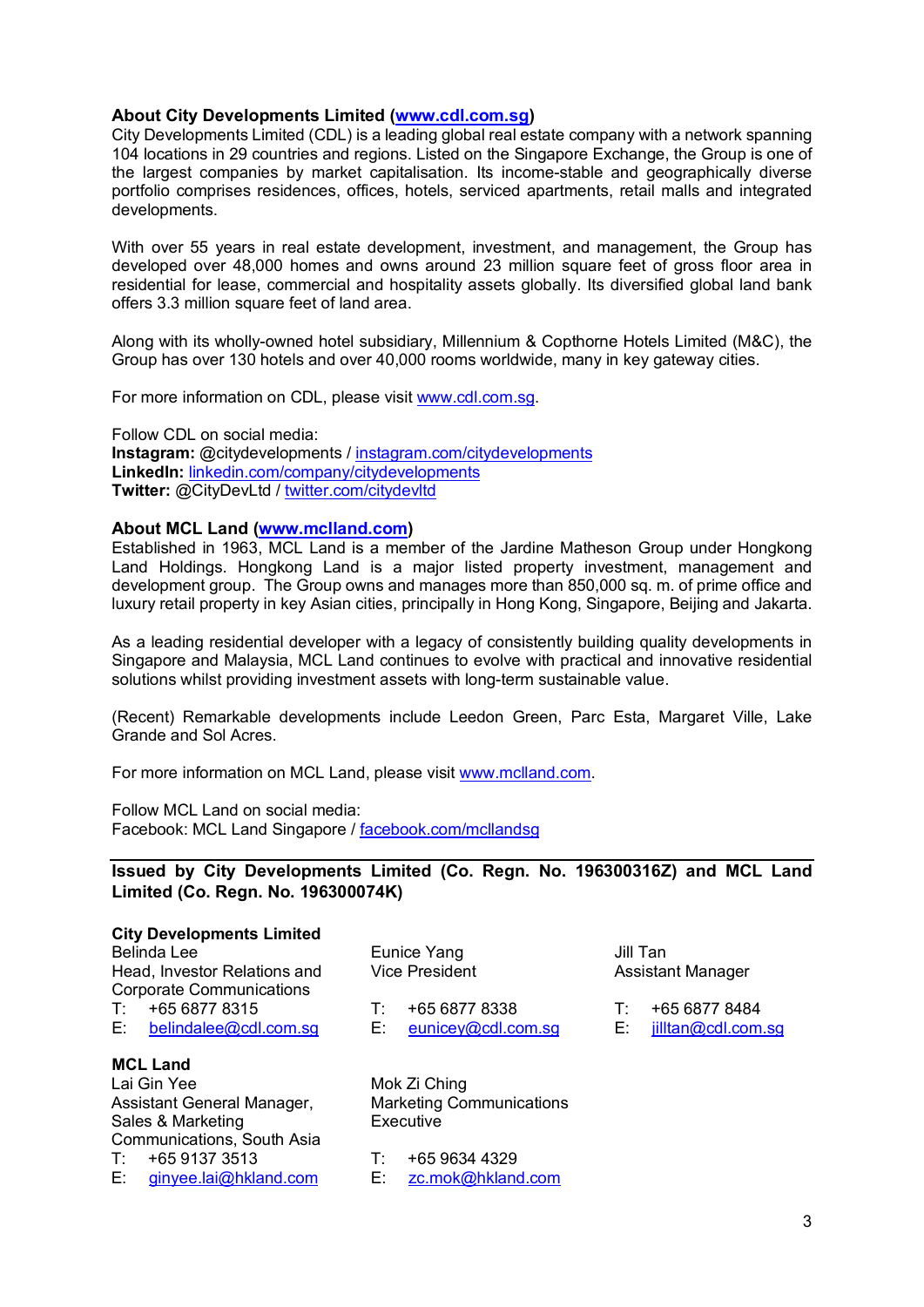

# **FACT SHEET**

|                                       | <b>DEVELOPMENT DETAILS</b>                                                                                                                                                                                                                            |                            |           |  |  |
|---------------------------------------|-------------------------------------------------------------------------------------------------------------------------------------------------------------------------------------------------------------------------------------------------------|----------------------------|-----------|--|--|
| <b>Developer</b>                      | Maximus Residential SG Pte. Ltd. and Maximus Commercial SG Pte. Ltd.                                                                                                                                                                                  |                            |           |  |  |
|                                       | A 50:50 joint venture of City Developments Limited and MCL Land Limited                                                                                                                                                                               |                            |           |  |  |
| <b>Project Name</b>                   | Piccadilly Grand (鑫丽嘉园)                                                                                                                                                                                                                               |                            |           |  |  |
| Location                              | 1, 3 and 5 Northumberland Road                                                                                                                                                                                                                        |                            |           |  |  |
| <b>Development</b><br>Layout          | Three residential towers of 23 storeys with 326 residential carpark lots<br>(including four accessible lots and three EV lots)                                                                                                                        |                            |           |  |  |
|                                       | The residential component is seamlessly connected to a commercial<br>component (Piccadilly Galleria 鑫丽坊) on the ground floor that houses<br>F&B and retail amenities and a childcare centre, and Farrer Park MRT<br>station                           |                            |           |  |  |
| <b>Tenure of Land</b>                 | 99 years                                                                                                                                                                                                                                              |                            |           |  |  |
| <b>Land Area</b>                      | 94,000 sq ft (entire development)                                                                                                                                                                                                                     |                            |           |  |  |
| <b>Number of</b><br><b>Apartments</b> | 407                                                                                                                                                                                                                                                   |                            |           |  |  |
| Configuration /<br><b>Sizes</b>       | 1-Bedroom /<br>1-Bedroom + Study                                                                                                                                                                                                                      | 484 sq ft                  | 85 units  |  |  |
|                                       | 2-Bedroom /<br>2-Bedroom + Study                                                                                                                                                                                                                      | 646 sq ft /<br>678 sq ft   | 120 units |  |  |
|                                       | 3-Bedroom /<br>3-Bedroom + Flexi                                                                                                                                                                                                                      | 883 sq ft /<br>1076 sq ft  | 101 units |  |  |
|                                       | 4-Bedroom + Flexi /<br>4-Bedroom Dual Key                                                                                                                                                                                                             | 1410 sq ft /<br>1378 sq ft | 61 units  |  |  |
|                                       | 5-Bedroom /<br>5-Bedroom Premium                                                                                                                                                                                                                      | 1582 sq ft /<br>1679 sq ft | 40 units  |  |  |
| Recreational<br><b>Facilities</b>     | <b>Arrival Zone (1st Level)</b><br><b>Arrival Clubhouse</b><br>1.<br><b>Welcome Reception</b><br>Arrival Lobby<br><b>Arrival Lounge</b><br>Guardhouse<br>2.<br>3.<br><b>Residential Drop-off</b><br>4.<br><b>Smart Parcel</b><br>Clubhouse Lift<br>5. |                            |           |  |  |

ń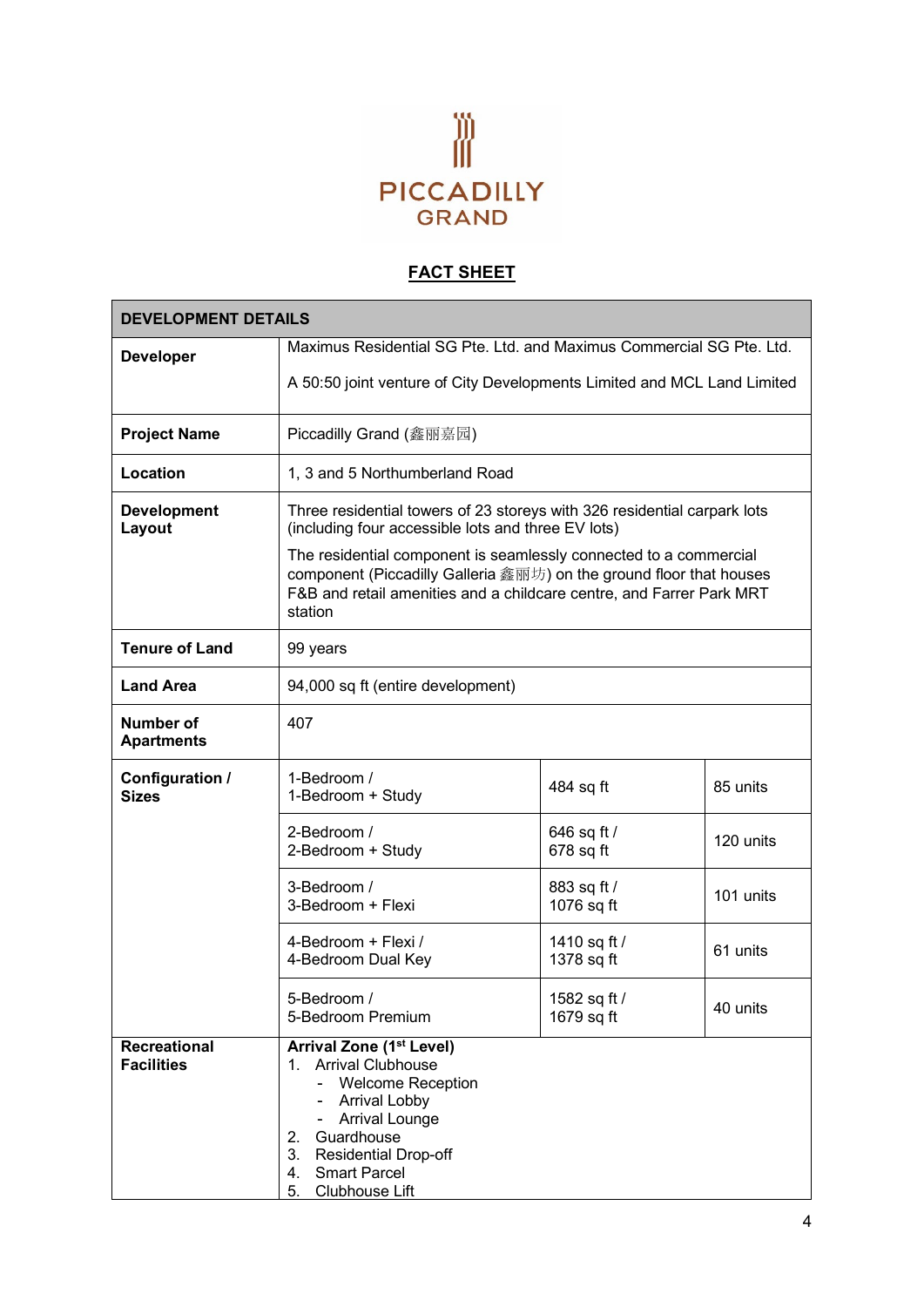|                                             | Botanical Zone (3rd Level)<br>1. Relaxation Courtyard<br>2. Secret Garden<br>3. Botanical Deck<br>4. Botanical Spa Pool<br>Tranquillity Zone (4th Level)<br>5. Tranquillity Spa<br>6. Tranquillity Clubhouse<br>- Co-work Lounge<br>- Studio<br>- Dining Room (3rd Level)<br>7. Wellness Lawn<br>8. Wellness Lounge<br>Vitality Zone (4th Level)<br>9. Vitality Trail<br>10. Gourmet Grill Pavilion<br>11. Pool Deck<br>12. Vitality Pool<br>13. Pool Cabana<br>14. Chill-out Lounge<br>Social Zone (4th Level)<br>15. Social Clubhouse<br>- Gymnasium<br>- Changing Room<br>- Function Room 1 & 2<br>16. Multipurpose Court<br>17. Pool Deck<br>18. Family Pool<br>19. Social Deck<br>20. Kids' Play Pool<br>21. Kids' Play |
|---------------------------------------------|------------------------------------------------------------------------------------------------------------------------------------------------------------------------------------------------------------------------------------------------------------------------------------------------------------------------------------------------------------------------------------------------------------------------------------------------------------------------------------------------------------------------------------------------------------------------------------------------------------------------------------------------------------------------------------------------------------------------------|
|                                             | 22. Pets' Play                                                                                                                                                                                                                                                                                                                                                                                                                                                                                                                                                                                                                                                                                                               |
| <b>Expected Vacant</b><br><b>Possession</b> | 2 August 2026                                                                                                                                                                                                                                                                                                                                                                                                                                                                                                                                                                                                                                                                                                                |
| <b>CONSULTANTS</b>                          |                                                                                                                                                                                                                                                                                                                                                                                                                                                                                                                                                                                                                                                                                                                              |
| <b>Architect</b>                            | <b>ADDP Architects LLP</b>                                                                                                                                                                                                                                                                                                                                                                                                                                                                                                                                                                                                                                                                                                   |
| Landscape<br><b>Consultant</b>              | <b>Tinderbox Pte Ltd</b>                                                                                                                                                                                                                                                                                                                                                                                                                                                                                                                                                                                                                                                                                                     |
| <b>Builder</b>                              | China Construction (South Pacific) Development Co. Pte. Ltd.                                                                                                                                                                                                                                                                                                                                                                                                                                                                                                                                                                                                                                                                 |
| <b>Project Interior</b><br><b>Designer</b>  | 2nd Edition Pte Ltd                                                                                                                                                                                                                                                                                                                                                                                                                                                                                                                                                                                                                                                                                                          |
| <b>M&amp;E Engineer</b>                     | Rankine & Hill (Singapore) Pte Ltd                                                                                                                                                                                                                                                                                                                                                                                                                                                                                                                                                                                                                                                                                           |
| <b>C&amp;S Engineer</b>                     | TW-ASIA Consultants Pte Ltd                                                                                                                                                                                                                                                                                                                                                                                                                                                                                                                                                                                                                                                                                                  |